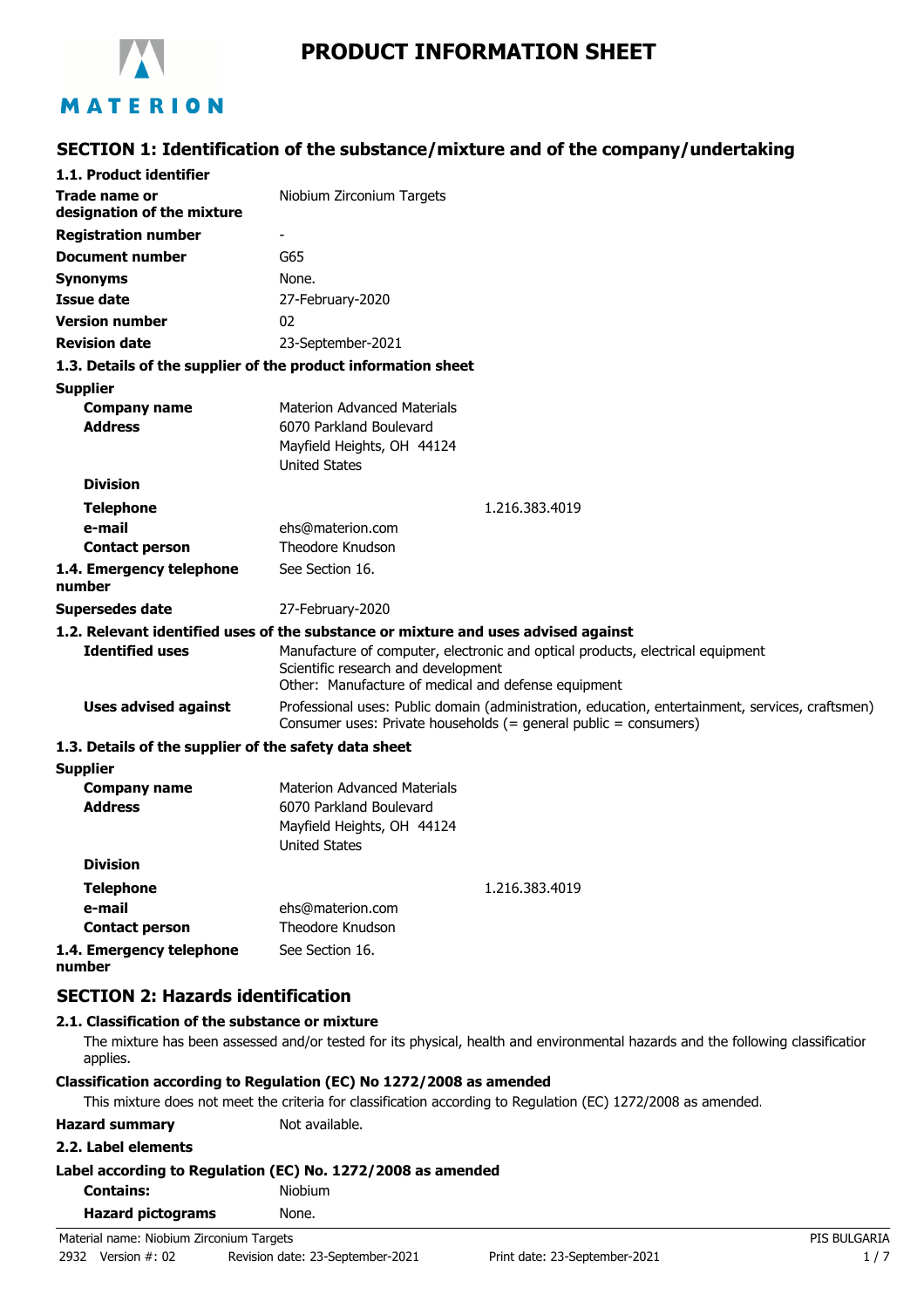| Signal word                       | None.                                                                                                                                                                                                                                                                 |
|-----------------------------------|-----------------------------------------------------------------------------------------------------------------------------------------------------------------------------------------------------------------------------------------------------------------------|
| <b>Hazard statements</b>          | The material as sold in solid form is generally not considered hazardous. However, if the process<br>involves grinding, melting, cutting or any other process that causes a release of dust or fumes,<br>hazardous levels of airborne particulate could be generated. |
| <b>Precautionary statements</b>   |                                                                                                                                                                                                                                                                       |
| <b>Prevention</b>                 | Observe good industrial hygiene practices.                                                                                                                                                                                                                            |
| <b>Response</b>                   | Wash hands after handling.                                                                                                                                                                                                                                            |
| <b>Storage</b>                    | Store away from incompatible materials.                                                                                                                                                                                                                               |
| <b>Disposal</b>                   | Dispose of waste and residues in accordance with local authority requirements.                                                                                                                                                                                        |
| Supplemental label<br>information | For further information, please contact the Product Stewardship Department at $+1.216.383.4019$ .                                                                                                                                                                     |
| 2.3. Other hazards                | Not a PBT or vPvB substance or mixture.                                                                                                                                                                                                                               |

# **SECTION 3: Composition/information on ingredients**

### **3.2. Mixtures**

**General information**

| <b>Chemical name</b> | $\frac{0}{0}$            | No.                    | CAS-No. / EC REACH Registration No. Index No. |   | <b>Notes</b> |
|----------------------|--------------------------|------------------------|-----------------------------------------------|---|--------------|
| <b>Niobium</b>       | $45 - 55$                | 7440-03-1<br>231-113-5 | -                                             | - |              |
|                      | <b>Classification: -</b> |                        |                                               |   |              |

Other components below reportable levels 45 - 55

## **SECTION 4: First aid measures**

**General information**

Ensure that medical personnel are aware of the material(s) involved, and take precautions to protect themselves.

### **4.1. Description of first aid measures**

| <b>Inhalation</b>                                                                        | Move to fresh air. Call a physician if symptoms develop or persist.                      |
|------------------------------------------------------------------------------------------|------------------------------------------------------------------------------------------|
| <b>Skin contact</b>                                                                      | Wash off with soap and water. Get medical attention if irritation develops and persists. |
| Eye contact                                                                              | Rinse with water. Get medical attention if irritation develops and persists.             |
| <b>Ingestion</b>                                                                         | Rinse mouth. Get medical attention if symptoms occur.                                    |
| 4.2. Most important<br>symptoms and effects, both<br>acute and delayed                   | Exposure may cause temporary irritation, redness, or discomfort.                         |
| 4.3. Indication of any<br>immediate medical attention<br>and special treatment<br>needed | Treat symptomatically.                                                                   |

## **SECTION 5: Firefighting measures**

| <b>General fire hazards</b>                                                                | No unusual fire or explosion hazards noted.                                                                                                                 |
|--------------------------------------------------------------------------------------------|-------------------------------------------------------------------------------------------------------------------------------------------------------------|
| 5.1. Extinguishing media<br>Suitable extinguishing<br>media                                | Dry powder. Dry sand.                                                                                                                                       |
| Unsuitable extinguishing<br>media                                                          | Water.                                                                                                                                                      |
| 5.2. Special hazards arising<br>from the substance or<br>mixture                           | This product is not flammable.                                                                                                                              |
| 5.3. Advice for firefighters<br><b>Special protective</b><br>equipment for<br>firefighters | Wear suitable protective equipment.                                                                                                                         |
| <b>Special firefighting</b><br>procedures                                                  | Use standard firefighting procedures and consider the hazards of other involved materials.                                                                  |
| <b>Specific methods</b>                                                                    | Move containers from fire area if you can do so without risk. Use standard firefighting procedures<br>and consider the hazards of other involved materials. |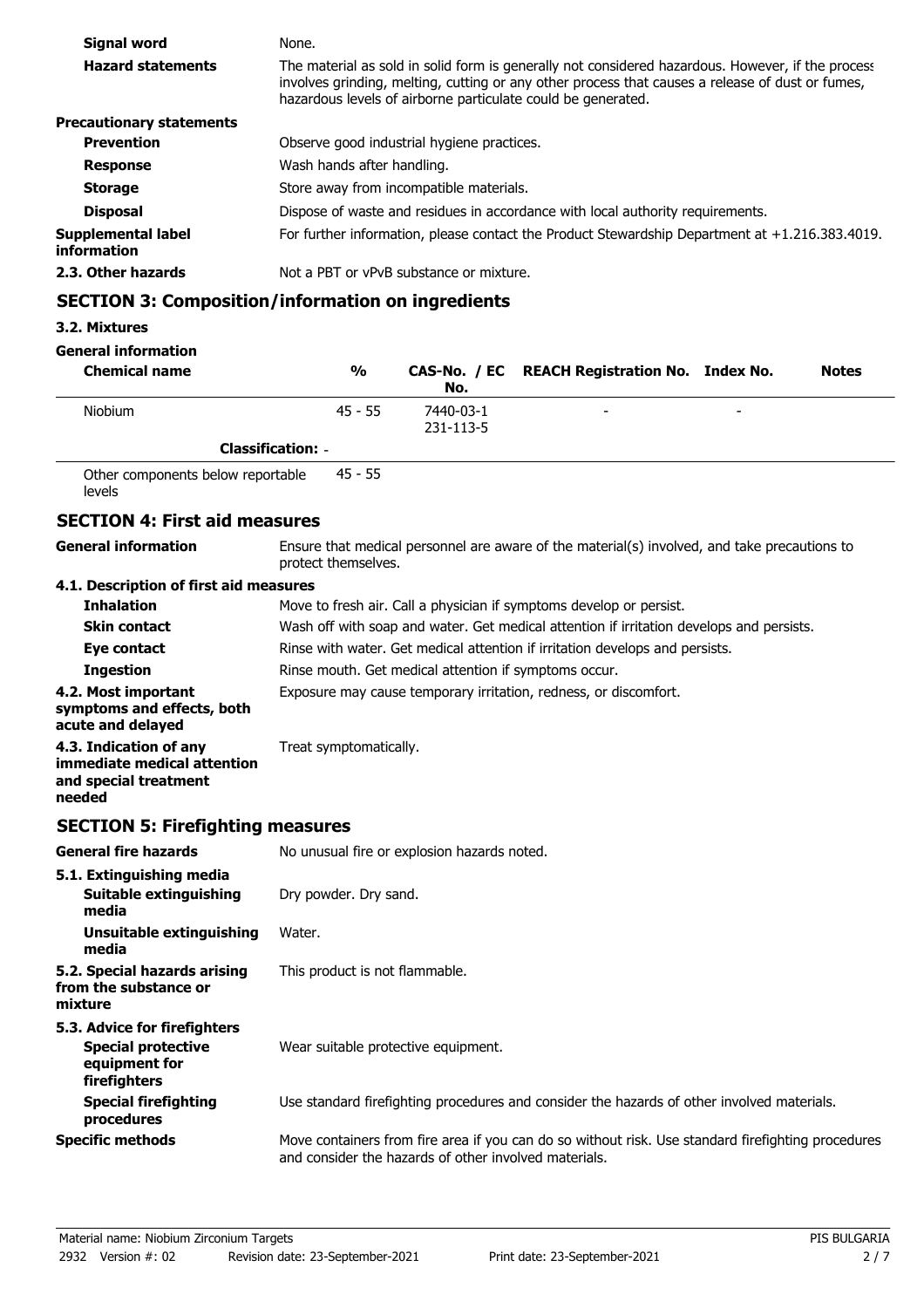## **SECTION 6: Accidental release measures**

|                                                                   | 6.1. Personal precautions, protective equipment and emergency procedures                               |
|-------------------------------------------------------------------|--------------------------------------------------------------------------------------------------------|
| For non-emergency<br>personnel                                    | Keep unnecessary personnel away. For personal protection, see section 8 of the PIS.                    |
| For emergency<br>responders                                       | Keep unnecessary personnel away. Use personal protection recommended in Section 8 of the PIS.          |
| 6.2. Environmental<br>precautions                                 | Avoid discharge into drains, water courses or onto the ground.                                         |
| 6.3. Methods and material for<br>containment and cleaning up      | Stop the flow of material, if this is without risk. Following product recovery, flush area with water. |
| 6.4. Reference to other<br>sections                               | For personal protection, see section 8 of the PIS. For waste disposal, see section 13 of the PIS.      |
| $CFATTAH$ , $H_{\text{max}}$ , $H_{\text{max}}$ , $A$ , $A$ , $A$ |                                                                                                        |

### **SECTION 7: Handling and storage**

| 7.1. Precautions for safe<br>handling                                          | Observe good industrial hygiene practices.                          |
|--------------------------------------------------------------------------------|---------------------------------------------------------------------|
| 7.2. Conditions for safe<br>storage, including any<br><i>incompatibilities</i> | Store away from incompatible materials (see Section 10 of the PIS). |
| 7.3. Specific end use(s)                                                       | Not available.                                                      |

### **SECTION 8: Exposure controls/personal protection**

| 8.1. Control parameters                              |                                                                                                                                                                                                                                                                                                                                                                    |
|------------------------------------------------------|--------------------------------------------------------------------------------------------------------------------------------------------------------------------------------------------------------------------------------------------------------------------------------------------------------------------------------------------------------------------|
| <b>Occupational exposure limits</b>                  | No exposure limits noted for ingredient(s).                                                                                                                                                                                                                                                                                                                        |
| <b>Biological limit values</b>                       | No biological exposure limits noted for the ingredient(s).                                                                                                                                                                                                                                                                                                         |
| <b>Recommended monitoring</b><br>procedures          | Follow standard monitoring procedures.                                                                                                                                                                                                                                                                                                                             |
| <b>Derived no effect levels</b><br>(DNELs)           | Not available.                                                                                                                                                                                                                                                                                                                                                     |
| <b>Predicted no effect</b><br>concentrations (PNECs) | Not available.                                                                                                                                                                                                                                                                                                                                                     |
| 8.2. Exposure controls                               |                                                                                                                                                                                                                                                                                                                                                                    |
| <b>Appropriate engineering</b><br>controls           | Good general ventilation should be used. Ventilation rates should be matched to conditions. If<br>applicable, use process enclosures, local exhaust ventilation, or other engineering controls to<br>maintain airborne levels below recommended exposure limits. If exposure limits have not been<br>established, maintain airborne levels to an acceptable level. |
|                                                      | Individual protection measures, such as personal protective equipment                                                                                                                                                                                                                                                                                              |
| <b>General information</b>                           | Personal protection equipment should be chosen according to the CEN standards and in discussion<br>with the supplier of the personal protective equipment.                                                                                                                                                                                                         |
| Eye/face protection                                  | Wear approved safety glasses, goggles, face shield and/or welder's helmet when risk of eye injury<br>is present, particularly during operations that generate dust, mist or fume.                                                                                                                                                                                  |
| <b>Skin protection</b>                               |                                                                                                                                                                                                                                                                                                                                                                    |
| - Hand protection                                    | Wear gloves to prevent metal cuts and skin abrasions during handling.                                                                                                                                                                                                                                                                                              |
| - Other                                              | Wear suitable protective clothing.                                                                                                                                                                                                                                                                                                                                 |
| <b>Respiratory protection</b>                        | In case of insufficient ventilation, wear suitable respiratory equipment.                                                                                                                                                                                                                                                                                          |
| <b>Thermal hazards</b>                               | Wear appropriate thermal protective clothing, when necessary.                                                                                                                                                                                                                                                                                                      |
| <b>Hygiene measures</b>                              | Always observe good personal hygiene measures, such as washing after handling the material and<br>before eating, drinking, and/or smoking. Routinely wash work clothing and protective equipment to<br>remove contaminants.                                                                                                                                        |
| <b>Environmental exposure</b><br>controls            | Good general ventilation should be used. Ventilation rates should be matched to conditions. If<br>applicable, use process enclosures, local exhaust ventilation, or other engineering controls to<br>maintain airborne levels below recommended exposure limits. If exposure limits have not been<br>established, maintain airborne levels to an acceptable level. |

### **SECTION 9: Physical and chemical properties**

## **9.1. Information on basic physical and chemical properties**

| Appearance            |  |               |
|-----------------------|--|---------------|
| <b>Physical state</b> |  | Solid.        |
| Form                  |  | Solid.        |
| Colour                |  | Grayish-white |
|                       |  |               |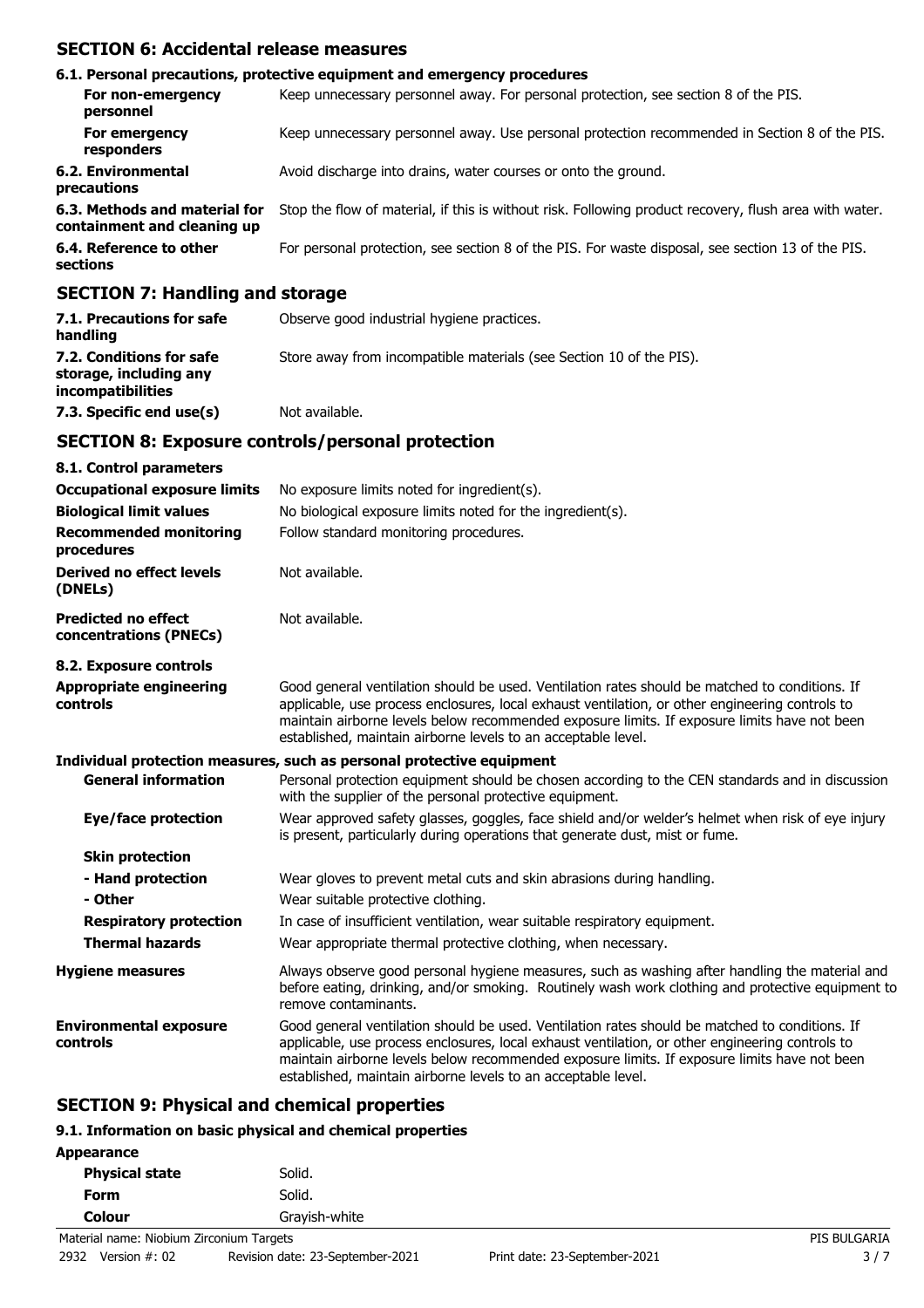| <b>Odour</b>                                         | None.                                                    |
|------------------------------------------------------|----------------------------------------------------------|
| <b>Odour threshold</b>                               | Not applicable.                                          |
| pH                                                   | Not applicable.                                          |
| <b>Melting point/freezing point</b>                  | 1857 °C (3374,6 °F) estimated / Not applicable.          |
| Initial boiling point and<br>boiling range           | Not applicable.                                          |
| <b>Flash point</b>                                   | Not applicable.                                          |
| <b>Evaporation rate</b>                              | Not applicable.                                          |
| <b>Flammability (solid, gas)</b>                     | None known.                                              |
| <b>Upper/lower flammability or explosive limits</b>  |                                                          |
| <b>Flammability limit - lower</b><br>(%)             | Not applicable.                                          |
| <b>Flammability limit - lower</b><br>(%) temperature | Not applicable.                                          |
| <b>Flammability limit -</b><br>upper (%)             | Not applicable.                                          |
| <b>Flammability limit -</b><br>upper (%) temperature | Not applicable.                                          |
| <b>Explosive limit - lower (</b><br>%)               | Not applicable.                                          |
| <b>Explosive limit - lower (</b><br>%) temperature   | Not applicable.                                          |
| <b>Explosive limit - upper</b><br>(%)                | Not applicable.                                          |
| <b>Explosive limit - upper (</b><br>%) temperature   | Not applicable.                                          |
| <b>Vapour pressure</b>                               | Not applicable.                                          |
| <b>Vapour density</b>                                | Not applicable.                                          |
| <b>Relative density</b>                              | Not applicable.                                          |
| Solubility(ies)                                      |                                                          |
| Solubility (water)                                   | Insoluble.                                               |
| <b>Partition coefficient</b><br>(n-octanol/water)    | Not applicable.                                          |
| <b>Auto-ignition temperature</b>                     | Not applicable.                                          |
| <b>Decomposition temperature</b>                     | Not applicable.                                          |
| <b>Viscosity</b>                                     | Not applicable.                                          |
| <b>Explosive properties</b>                          | Not explosive.                                           |
| <b>Oxidising properties</b>                          | Not oxidising.                                           |
| 9.2. Other information                               |                                                          |
| <b>Density</b>                                       | Not applicable.                                          |
| <b>SECTION 10: Stability and reactivity</b>          |                                                          |
| 10.1. Reactivity                                     | The product is stable and non-reactive under normal cond |

| 10.1. Reactivity                             | The product is stable and non-reactive under normal conditions of use, storage and transport |
|----------------------------------------------|----------------------------------------------------------------------------------------------|
| 10.2. Chemical stability                     | Material is stable under normal conditions.                                                  |
| 10.3. Possibility of hazardous<br>reactions  | No dangerous reaction known under conditions of normal use.                                  |
| 10.4. Conditions to avoid                    | Contact with incompatible materials.                                                         |
| 10.5. Incompatible materials                 | Strong oxidising agents.                                                                     |
| 10.6. Hazardous<br>decomposition products    | No hazardous decomposition products are known.                                               |
| <b>SECTION 11: Toxicological information</b> |                                                                                              |

# **SECTION 11: Toxicological information**

| <b>General information</b>               | Occupational exposure to the substance or mixture may cause adverse effects. |
|------------------------------------------|------------------------------------------------------------------------------|
| Information on likely routes of exposure |                                                                              |
| <b>Inhalation</b>                        | No adverse effects due to inhalation are expected.                           |
| <b>Skin contact</b>                      | No adverse effects due to skin contact are expected.                         |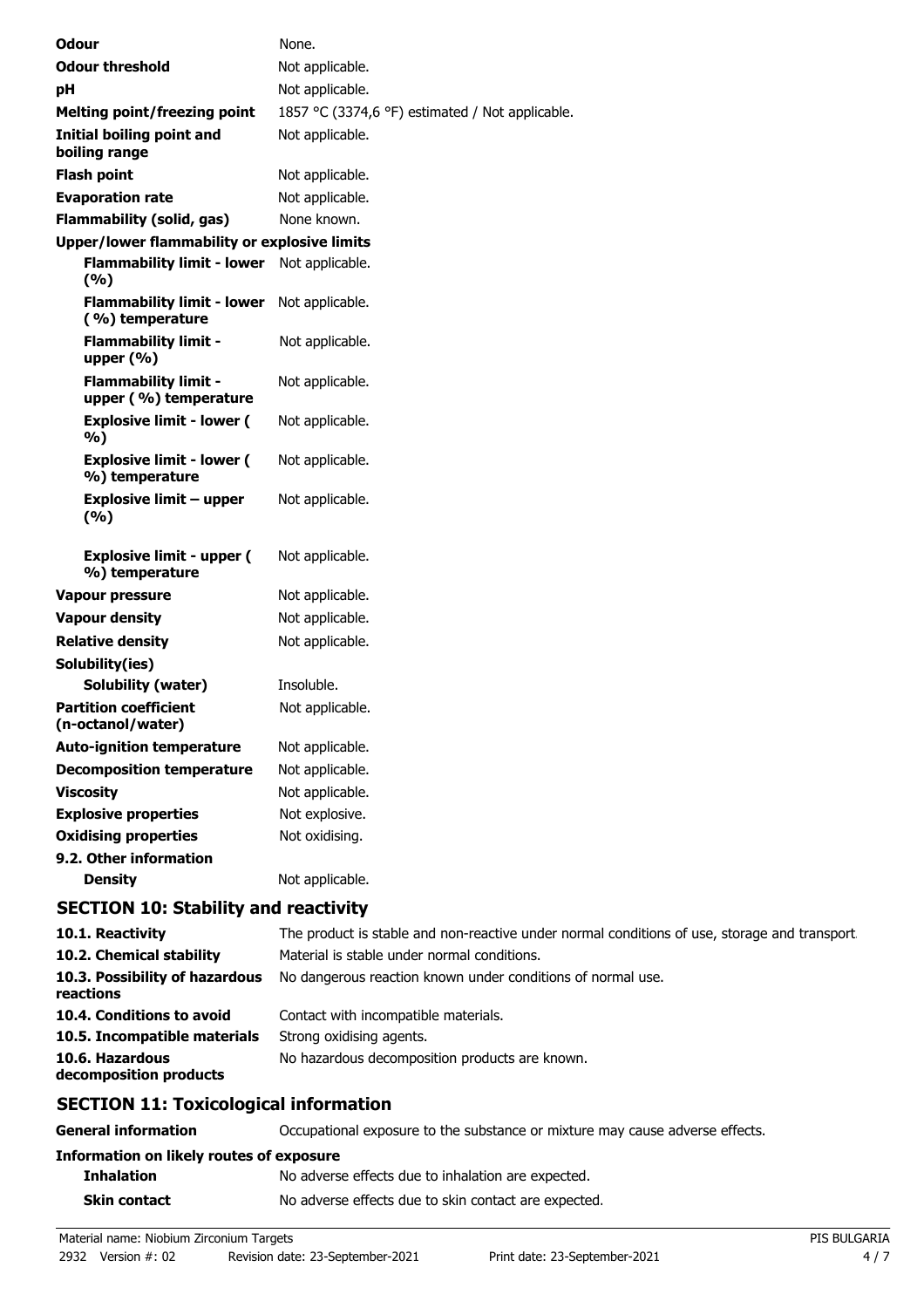| Eye contact                                                | Not relevant, due to the form of the product. |
|------------------------------------------------------------|-----------------------------------------------|
| <b>Ingestion</b>                                           | Expected to be a low ingestion hazard.        |
| <b>Symptoms</b>                                            | None known.                                   |
| 11.1. Information on toxicological effects                 |                                               |
| <b>Acute toxicity</b>                                      | None known.                                   |
| <b>Skin corrosion/irritation</b>                           | Not likely, due to the form of the product.   |
| Serious eye damage/eye<br>irritation                       | Not likely, due to the form of the product.   |
| <b>Respiratory sensitisation</b>                           | Not a respiratory sensitizer.                 |
| <b>Skin sensitisation</b>                                  | Not a skin sensitiser.                        |
| <b>Germ cell mutagenicity</b>                              | Not classified.                               |
| Carcinogenicity                                            | Not classified.                               |
| <b>Reproductive toxicity</b>                               | Not classified.                               |
| <b>Specific target organ toxicity</b><br>- single exposure | Not classified.                               |
| Specific target organ toxicity<br>- repeated exposure      | Not classified.                               |
| <b>Aspiration hazard</b>                                   | Not an aspiration hazard.                     |
| Mixture versus substance<br>information                    | No information available.                     |
| <b>Other information</b>                                   | Not available.                                |

## **SECTION 12: Ecological information**

| 12.1. Toxicity                                            | The product is not classified as environmentally hazardous. However, this does not exclude the<br>possibility that large or frequent spills can have a harmful or damaging effect on the environment. |
|-----------------------------------------------------------|-------------------------------------------------------------------------------------------------------------------------------------------------------------------------------------------------------|
| 12.2. Persistence and<br>degradability                    | No data is available on the degradability of any ingredients in the mixture.                                                                                                                          |
| 12.3. Bioaccumulative<br>potential                        | No data available.                                                                                                                                                                                    |
| <b>Partition coefficient</b><br>n-octanol/water (log Kow) | Not available.                                                                                                                                                                                        |
| <b>Bioconcentration factor (BCF)</b>                      | Not available.                                                                                                                                                                                        |
| 12.4. Mobility in soil                                    | No data available.                                                                                                                                                                                    |
| 12.5. Results of PBT and<br>vPvB assessment               | Not a PBT or vPvB substance or mixture.                                                                                                                                                               |
| 12.6. Other adverse effects                               | No other adverse environmental effects (e.g. ozone depletion, photochemical ozone creation<br>potential, endocrine disruption, global warming potential) are expected from this component.            |

## **SECTION 13: Disposal considerations**

#### **13.1. Waste treatment methods**

| <b>Residual waste</b>                  | Dispose of in accordance with local regulations. Empty containers or liners may retain some product<br>residues. This material and its container must be disposed of in a safe manner (see: Disposal<br>instructions). |
|----------------------------------------|------------------------------------------------------------------------------------------------------------------------------------------------------------------------------------------------------------------------|
| <b>Contaminated packaging</b>          | Since emptied containers may retain product residue, follow label warnings even after container is<br>emptied. Empty containers should be taken to an approved waste handling site for recycling or<br>disposal.       |
| <b>EU waste code</b>                   | The Waste code should be assigned in discussion between the user, the producer and the waste<br>disposal company.                                                                                                      |
| <b>Disposal</b><br>methods/information | Collect and reclaim or dispose in sealed containers at licensed waste disposal site.                                                                                                                                   |
| <b>Special precautions</b>             | Dispose in accordance with all applicable regulations.                                                                                                                                                                 |

## **SECTION 14: Transport information**

### **ADR**

14.1. - 14.6.: Not regulated as dangerous goods.

### **RID**

14.1. - 14.6.: Not regulated as dangerous goods.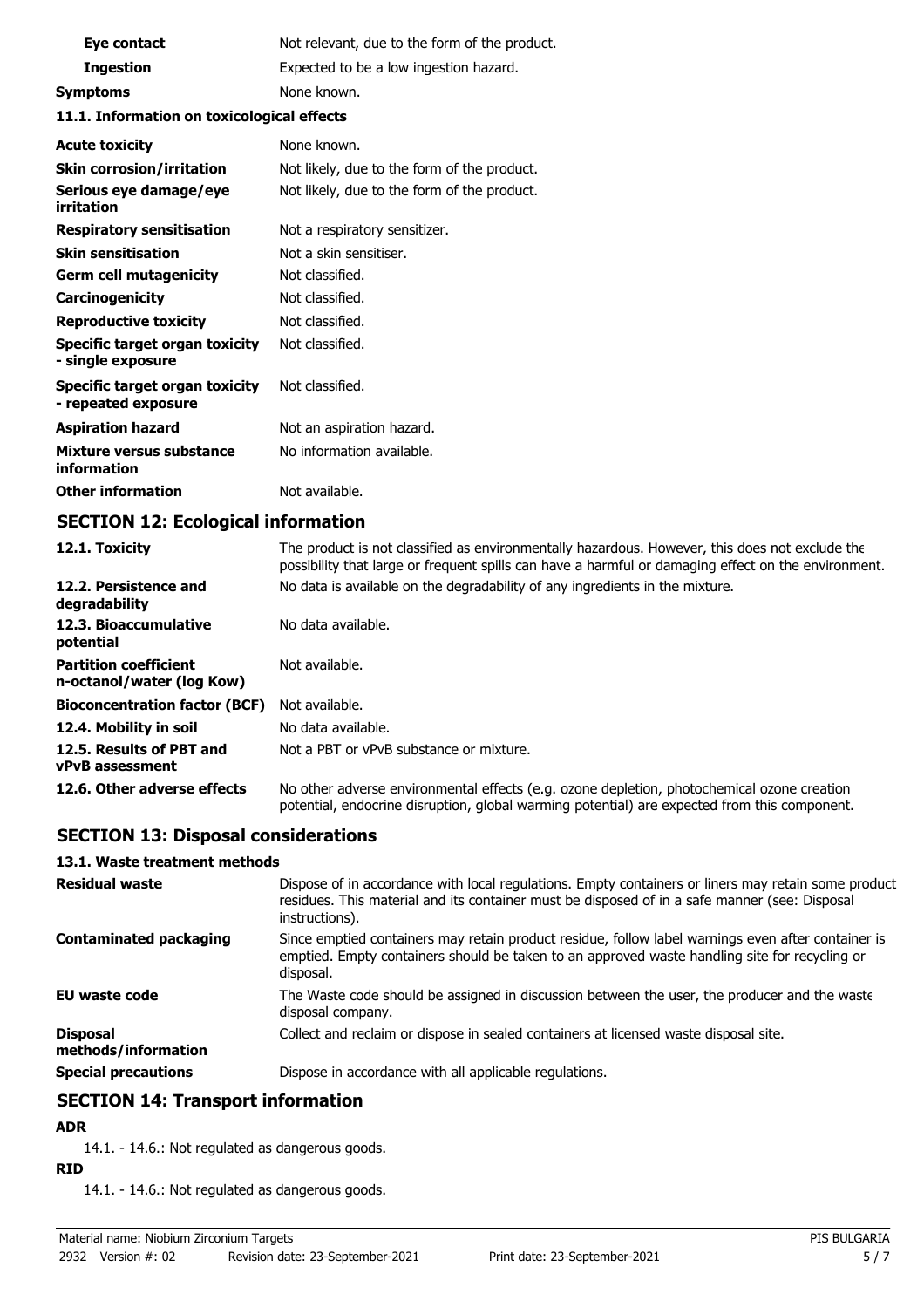### **ADN**

14.1. - 14.6.: Not regulated as dangerous goods.

**IATA**

14.1. - 14.6.: Not regulated as dangerous goods.

### **IMDG**

14.1. - 14.6.: Not regulated as dangerous goods.

## **SECTION 15: Regulatory information**

#### **15.1. Safety, health and environmental regulations/legislation specific for the substance or mixture**

#### **EU regulations**

**Regulation (EC) No. 1005/2009 on substances that deplete the ozone layer, Annex I and II, as amended** Not listed.

**Regulation (EU) 2019/1021 On persistent organic pollutants (recast), as amended**

Not listed.

**Regulation (EU) No. 649/2012 concerning the export and import of dangerous chemicals, Annex I, Part 1 as amended**

Not listed.

**Regulation (EU) No. 649/2012 concerning the export and import of dangerous chemicals, Annex I, Part 2 as amended**

Not listed.

**Regulation (EU) No. 649/2012 concerning the export and import of dangerous chemicals, Annex I, Part 3 as amended**

Not listed.

**Regulation (EU) No. 649/2012 concerning the export and import of dangerous chemicals, Annex V as amended** Not listed.

**Regulation (EC) No. 166/2006 Annex II Pollutant Release and Transfer Registry, as amended** Not listed.

**Regulation (EC) No. 1907/2006, REACH Article 59(10) Candidate List as currently published by ECHA** Not listed.

#### **Authorisations**

**Regulation (EC) No. 1907/2006, REACH Annex XIV Substances subject to authorization, as amended** Not listed.

#### **Restrictions on use**

**Regulation (EC) No. 1907/2006, REACH Annex XVII Substances subject to restriction on marketing and use as amended**

Not listed.

**Directive 2004/37/EC: on the protection of workers from the risks related to exposure to carcinogens and mutagens at work, as amended.**

Not listed.

#### **Other EU regulations**

|                                     | Directive 2012/18/EU on major accident hazards involving dangerous substances, as amended                           |
|-------------------------------------|---------------------------------------------------------------------------------------------------------------------|
| Not listed.                         |                                                                                                                     |
| <b>Other regulations</b>            | The product is classified and labelled in accordance with Regulation (EC) 1272/2008 (CLP<br>Regulation) as amended. |
| <b>National regulations</b>         | Follow national regulation for work with chemical agents in accordance with Directive 98/24/EC, as<br>amended.      |
| 15.2. Chemical safety<br>assessment | No Chemical Safety Assessment has been carried out.                                                                 |

## **SECTION 16: Other information**

| <b>List of abbreviations</b>                                                           | Not available.                                                                                                                             |
|----------------------------------------------------------------------------------------|--------------------------------------------------------------------------------------------------------------------------------------------|
| <b>References</b>                                                                      | Not available.                                                                                                                             |
| <b>Information on evaluation</b><br>method leading to the<br>classification of mixture | The classification for health and environmental hazards is derived by a combination of calculation<br>methods and test data, if available. |
| <b>Training information</b>                                                            | Follow training instructions when handling this material.                                                                                  |